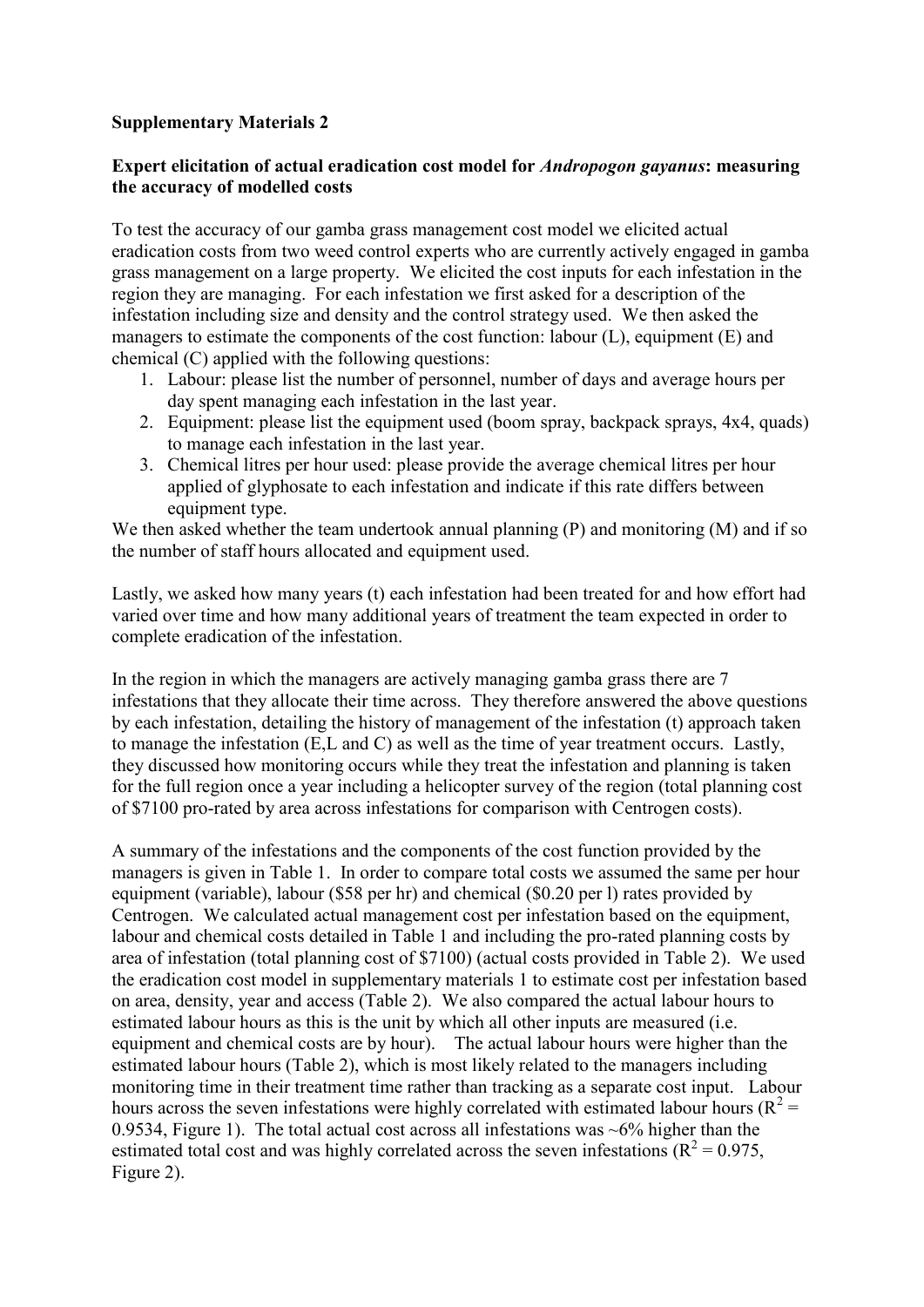| ID             | <b>Density</b> | Year           | Area | <b>Access</b>  | Equipment | Labour              | Labour | <b>Chemical</b> |
|----------------|----------------|----------------|------|----------------|-----------|---------------------|--------|-----------------|
|                |                |                | (ha) | <b>Issues</b>  | used      | description         | hours  | l per hr        |
| $\mathbf{1}$   | medium         | $\overline{4}$ | 106  | Yes            | 2 quads   | 3 days, 4staff,     | 96     | 170             |
|                |                |                |      |                |           | 8 hr/day            |        |                 |
| $\overline{2}$ | scattered      | $\overline{2}$ | 21   | Yes            | 1 quad    | 3 days, 1 staff,    | 24     | 70              |
|                |                |                |      |                |           | 8 hr/day            |        |                 |
| 3              | medium         | $\overline{3}$ | 225  | N <sub>o</sub> | 24x4s     | 2 weeks dry, 4      | 334    | 170             |
|                |                |                |      |                |           | staff, 7 hr/day     |        |                 |
|                |                |                |      |                |           | due to slow         |        |                 |
|                |                |                |      |                |           | travel to site      |        |                 |
|                |                |                |      |                |           | and 3 days          |        |                 |
|                |                |                |      |                |           | wet, 3 staff, 6     |        |                 |
|                |                |                |      |                |           | hr/day due to       |        |                 |
|                |                |                |      |                |           | conditions          |        |                 |
| 4              | scattered      | $\overline{3}$ | 34   | N <sub>o</sub> | 24x4s     | 4 staff at 1km      | 44     | 170             |
|                |                |                |      |                |           | per day along       |        |                 |
|                |                |                |      |                |           | road (4x250m        |        |                 |
|                |                |                |      |                |           | grid cells),        |        |                 |
|                |                |                |      |                |           | 8hr/day             |        |                 |
| 5              | scattered      | $\overline{3}$ | 25   | N <sub>o</sub> | 24x4s     | $1$ day, $4$ staff, | 32     | 170             |
|                |                |                |      |                |           | 8hr/day             |        |                 |
| 6              | scattered      | $\overline{4}$ | 725  | Yes            | 1 quad    | Wet season          | 560    | 70              |
|                |                |                |      |                |           | $(\sim]3.5$ months  |        |                 |
|                |                |                |      |                |           | working 5           |        |                 |
|                |                |                |      |                |           | days per            |        |                 |
|                |                |                |      |                |           | week), 1 staff,     |        |                 |
|                |                |                |      |                |           | 8 hr/day            |        |                 |
| 7              | medium         | $\overline{4}$ | 44   | Yes            | 2 quads   | 1 day, 4staff,      | 32     | 170             |
|                |                |                |      |                |           | 8hr/day             |        |                 |

**Table 1. Eradication cost components for seven infestations.** Details of the seven infestations being actively treated for eradication by the two land managers including cost model inputs (E, L, C).

**Table 2. Actual and estimated eradication costs for seven infestations.** By infestation relevant details for the cost model are given as well as actual and estimated costs and actual and estimated labour hours.

| ID | <b>Density</b> | Year | Area | Actual               | <b>Estimated</b> | <b>Actual</b> | <b>Estimated</b> |
|----|----------------|------|------|----------------------|------------------|---------------|------------------|
|    |                |      | (ha) | cost( <sub>s</sub> ) | cost(S)          | labour (hr)   | labour (hr)      |
|    | medium         | 4    | 106  | 17,854               | 21,522           | 96            | 88               |
|    | scattered      |      | 21   | 2,910                | 3,876            | 24            | 24               |
|    | medium         |      | 225  | 79,619               | 67,408           | 334           | 305              |
|    | scattered      |      | 34   | 10,402               | 6,544            | 44            | 26               |
|    | scattered      |      | 25   | 7,649                | 4,056            | 32            | 20               |
|    | scattered      | 4    | 725  | 69,314               | 70,548           | 560           | 360              |
|    | Medium         |      | 44   | 6,003                | 9,064            | 32            | 37               |